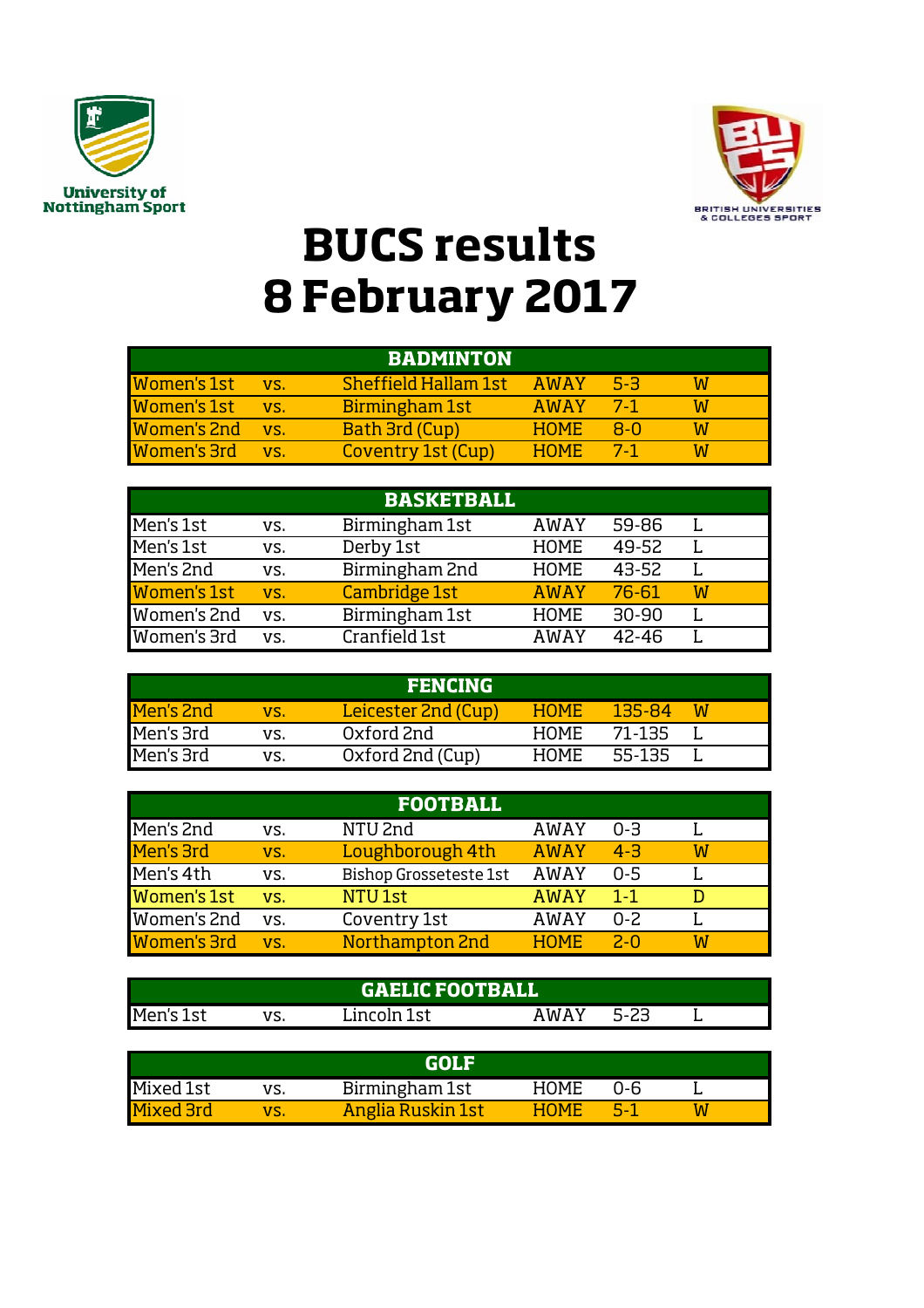|                    |     | <b>HOCKEY</b>             |             |         |   |
|--------------------|-----|---------------------------|-------------|---------|---|
| Men's 1st          | VS. | Durham 1st                | <b>HOME</b> | $1 - 1$ | D |
| Men's 2nd          | VS. | <b>Warwick 1st</b>        | <b>AWAY</b> | $4 - 0$ | W |
| Men's 3rd          | VS. | Leicester 1st             | <b>HOME</b> | $6 - 2$ | W |
| Men's 4th          | VS. | NTU 3rd                   | <b>AWAY</b> | $3 - 2$ | W |
| Men's 5th          | VS. | <b>Oxford Brookes 3rd</b> | <b>HOME</b> | $3 - 2$ | W |
| Men's 6th          | VS. | <b>Coventry 2nd</b>       | <b>HOME</b> | $7 - 0$ | W |
| <b>Women's 1st</b> | VS. | Durham 1st                | <b>HOME</b> | $1 - 1$ | D |
| <b>Women's 2nd</b> | VS. | <b>Warwick 1st</b>        | <b>AWAY</b> | $2 - 0$ | W |
| Women's 3rd        | VS. | Worcester 1st             | <b>AWAY</b> | $2 - 4$ | L |
| <b>Women's 4th</b> | VS. | Birmingham City 1st       | <b>AWAY</b> | $5-3$   | W |
| <b>Women's 5th</b> | VS. | <b>Warwick 2nd</b>        | <b>HOME</b> | $3-3$   | D |
| <b>Women's 6th</b> | VS. | UC Birmingham 1st         | <b>HOME</b> | W/O     | W |

|                    |     | <b>LACROSSE</b>    |             |          |   |  |
|--------------------|-----|--------------------|-------------|----------|---|--|
| Men's 2nd          | VS. | Oxford Brookes 1st | <b>AWAY</b> | $6-4$    | W |  |
| Men's 3rd          | VS. | Oxford Brookes 2nd | <b>AWAY</b> | $R - 4$  | W |  |
| <b>Women's 2nd</b> | VS. | East Anglia 1st    | <b>AWAY</b> | $16 - 4$ | W |  |
| Women's 3rd        | VS. | Oxford Brookes 1st | <b>HOME</b> | $5-13$   |   |  |
| Women's 4th        | VS. | Oxford Brookes 2nd | <b>HOME</b> | 1-16     |   |  |

|             |     | <b>NETBALL</b>     |             |         |  |
|-------------|-----|--------------------|-------------|---------|--|
| Women's 1st | VS. | NTU <sub>1st</sub> | AWAY        | 44-49   |  |
| Women's 2nd | VS. | Leicester 1st      | AWAY        | 43-44   |  |
| Women's 3rd | VS. | Loughborough 3rd   | AWAY        | 17-54   |  |
| Women's 4th | VS. | Coventry 2nd       | AWAY        | $35-39$ |  |
| Women's 5th | VS. | Oxford Brookes 3rd | <b>HOME</b> | $27-35$ |  |

|           | <b>RUGBY LEAGUE</b> |             |      |   |  |
|-----------|---------------------|-------------|------|---|--|
| Men's 2nd | <b>Rand</b><br>N.   | <b>AWAY</b> | 94-. | W |  |

|                    |     | <b>RUGBY UNION</b>            |             |           |   |  |
|--------------------|-----|-------------------------------|-------------|-----------|---|--|
| Men's 1st          | VS. | Loughborough 2nd              | <b>HOME</b> | 12-30     |   |  |
| Men's 2nd          | VS. | <b>Bedford 1st</b>            | <b>AWAY</b> | $29-0$    | W |  |
| Men's 3rd          | VS. | Oxford Brookes 1st (Cup) HOME |             | $16-13$   | W |  |
| Men's 4th          | VS. | East Anglia 1st (Cup)         | <b>AWAY</b> | $15 - 25$ |   |  |
| Women's 1st        | VS. | Birmingham 1st                | <b>AWAY</b> | 22-36     |   |  |
| <b>Women's 2nd</b> | VS. | <b>Bedford 1st</b>            | <b>HOME</b> | W/O       | W |  |

|                    |     | <b>SOUASH</b>      |             |          |   |
|--------------------|-----|--------------------|-------------|----------|---|
| Men's 2nd          | VS. | Loughborough 3rd   | <b>AWAY</b> | $4 - 1$  | W |
| Men's 3rd          | VS. | <b>Warwick 3rd</b> | <b>HOME</b> | $5-0$    | W |
| Men's 4th          | VS. | Leicester 2nd      | <b>HOME</b> | $0 - 3$  |   |
| Men's 6th          | VS. | Lincoln 2nd        | <b>HOME</b> | $1 - 2.$ |   |
| <b>Women's 4th</b> | VS. | Nottingham 5th     | <b>AWAY</b> | $4 - 0$  | W |
| Women's 5th        | VS. | Nottingham 4th     | <b>HOME</b> | በ-4      |   |